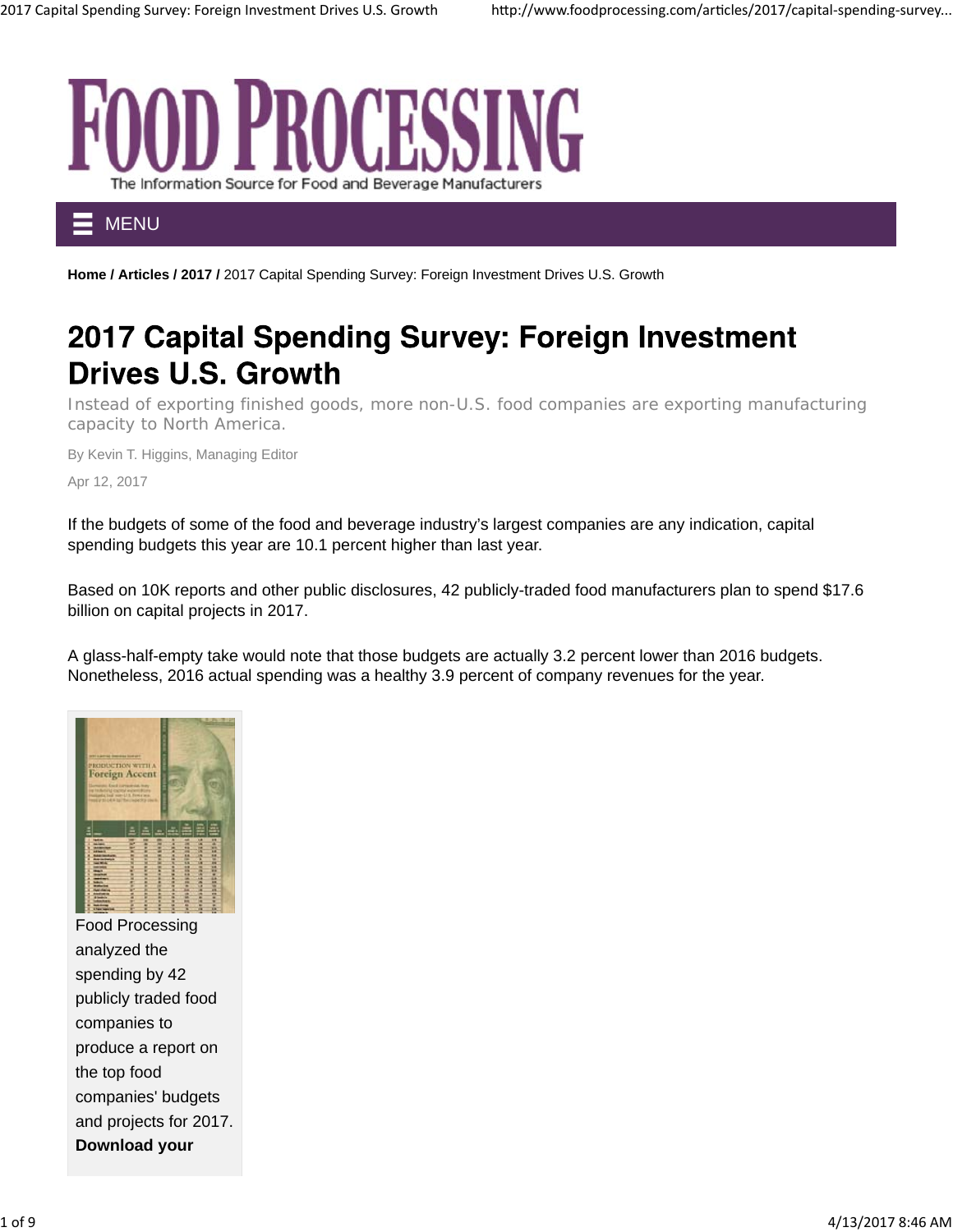**copy of the charts today.**

Those reports express the spending in U.S. dollars. For a growing number of U.S. food factories, corporate accountants will denominate spending in euros, yen and other currencies.

Available cash from operations typically funds capital projects, sometimes augmented by credit lines for big-ticket undertakings or when operating losses or other conditions threaten to choke off reinvestment. Capacity expansions, cost-savings initiatives and investments in equipment or software are typical capital expenditures, and building a new production facility can cause capex spending to balloon.

As companies scramble to meet burgeoning demand for their products or to replace older plants that simply do not measure up to today's food safety standards, there is more activity in major facility expansions and greenfield projects. And increasingly, the owners of those new or expanded plants are based outside of North America.

A new record in foreign direct investment in the U.S. was set in 2016, reaching an estimated \$396 billion, 12 percent higher than the already-robust mark set in 2015, according to the Organization for International Investment. Manufacturing is the largest recipient of foreign cash, accounting for more than a third of foreign direct investment, and food and beverage is the second favorite manufacturing sector for those investments. From 2009-2014, foreigners poured more than \$122 billion into U.S. food and beverage capex, and a review of current projects indicates that figure is rapidly rising.

Morinaga & Co. is part of the new wave. The Tokyo-based confectioner established a sales and distribution office in Irvine, Calif., to gauge interest in its line before opening Morinaga America Foods Inc. in Mebane, N.C., in 2015. It was Morinaga's first non-Asian production facility, though something of a homecoming: Founder Taichiro Morinaga mastered candy-making in America in the 19th Century, before returning home and building a confections giant.

"After many years, we came back home," jests Toshiaki Fukunaga, president, speaking through an interpreter. "We're very happy to be here."

Proximity to major U.S. markets drove the decision to invest \$48 million on a 120,000 sq.-ft. facility in eastern North Carolina. Two hundred miles north would have provided even better logistics, but severe weather concerns ruled out Ohio or Pennsylvania. "We wanted to avoid a snowstorm that could close the plant," Fukunaga says of the location decision.

Chinese companies are beginning to assert themselves in the North American manufacturing space. Feihe International Inc. is expected to break ground in April on an infant formula plant that will come on line in late 2019 north of the border in Kingston, Ontario. The company plans to export 80 percent of throughput back to China.

In North America, the U.S. dollar's strength vs. the Canadian dollar makes

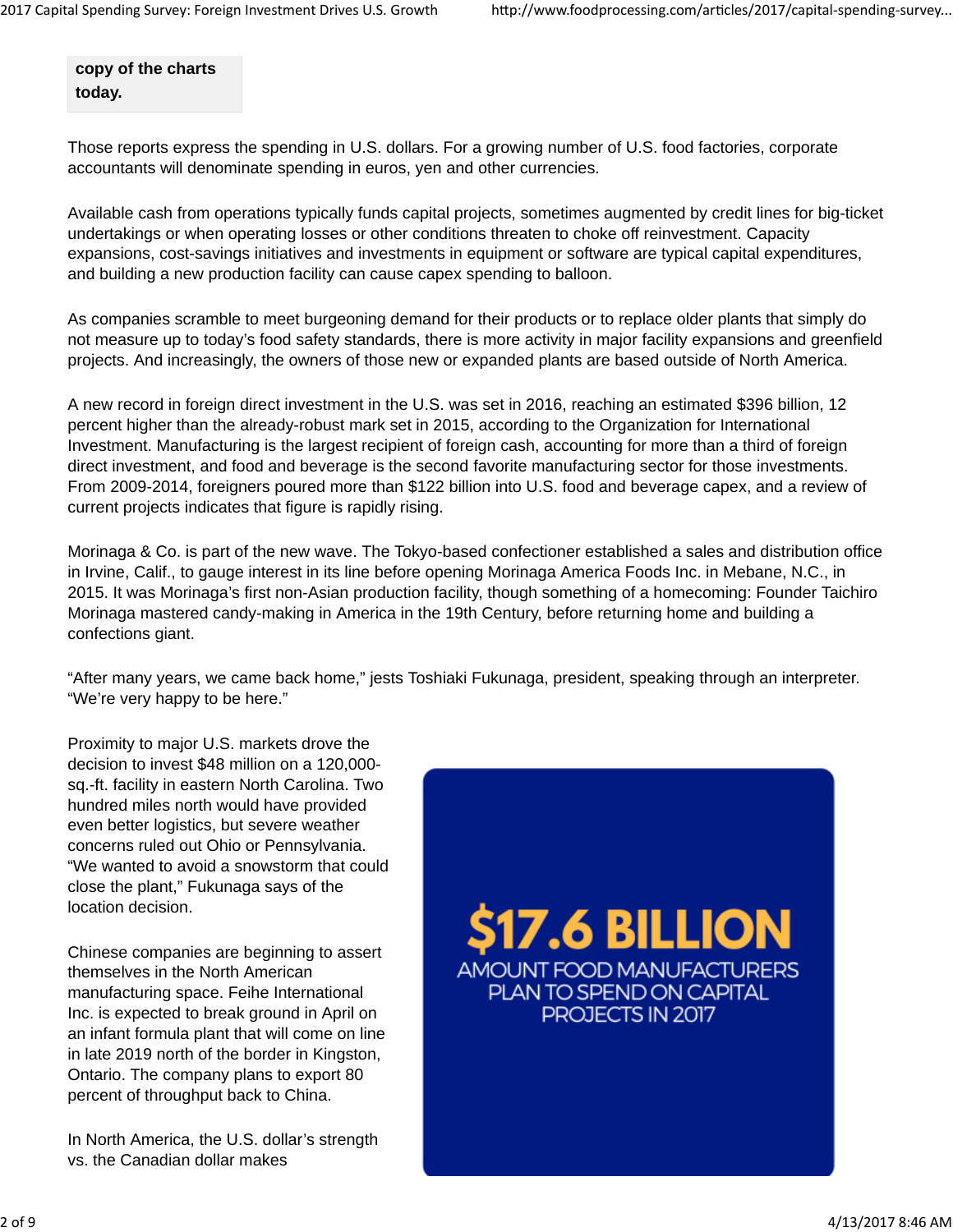manufacturing particularly attractive north of the border, as does the free-trade policy of

Prime Minister Justin Trudeau. "Trudeau is

one of the last men standing as a globalist," points out John Boyd Jr., principal of the Body Co., a Princeton, N.J., site selection consultancy. "Eastern Ontario is exceptional for two reasons: the Saint Lawrence Seaway and the interstate connections" to the biggest U.S. metropolitan markets.

For foreign food companies, establishing U.S. manufacturing capacity could serve as a hedge against trade restrictions. If the only way to tap into the world's largest economy is to make your products there, building a U.S. plant secures future access.

The value of U.S. food exports exceeds food imports, and the prospect of trade wars has some food manufacturers on edge. In its recently released annual report, TreeHouse Foods Inc. cites the rhetoric of then-candidate Donald Trump regarding the North American Free Trade Agreement and other treaties. "Any changes to NAFTA could impact our Canadian operations," the company warns investors. "Changes in U.S. political, regulatory and economic conditions or laws and policies governing U.S. tax laws and foreign trade in countries where we or our customers operate, in particular Canada and Italy, could adversely affect our operating results and our business."

#### **Ports of call**

Morinaga's North Carolina facility is situated between two of the three highest volume seaports on the East Coast: Savannah, Ga., and Suffolk, Va. The latter was the lure for Peet's Coffee & Tea Inc., a fast-growing San Francisco firm that has broken ground on a \$58.8 million roasting facility in Suffolk County. Peet's cites the port's proximity for raw-material receiving.

Raising the Bayonne (N.J.) Bridge 64 feet to accommodate larger cargo ships will increase the importance of the Port of New York and New Jersey, an improvement many food companies are moving to capitalize on. Just as poultry exports are stimulating poultry exports through Savannah, New York's harbor will help nurture food exports from the Northeast.

Arizona Beverages Co. is among the processors who stand to benefit. Founded in Brooklyn but based in Maplewood, N.J., since 1992, Arizona is in the midst of a capacity buildup that will more than double manufacturing and distribution space under roof to 1.2 million sq. ft.

A network of more than 40 copackers helps Arizona meet demand for the 500 iced tea-based SKUs it sells, but Maplewood production plays a critical role in developing export markets, according to John Posillico, chief technology officer. Bottled beverages bound for Latin America and other locations are exported through the port until sales volume justifies local production. Maplewood also is the innovation incubator for new drinks and packaging.

Pennsylvania's Lehigh Valley is only 70 miles west of the port, notes Don Cunningham, president and CEO of the Lehigh Valley Economic Development Partnership, close enough to draw interest from both exporters and foreign-based companies interested in developing U.S. manufacturing capacity. "We've definitely seen a spike in foreign investment," reports Cunningham, citing the arrival of Norac baking from France and Canada-based SunOpta's recent expansion.

Most of Goya Foods' raw materials and packaged products are imported through New York harbor, making the metro area a natural home base. That didn't stop the state of New Jersey from bundling a \$40 million incentive package to persuade Goya to build a new headquarters in Newark, N.J.

Money talks, and some companies walk if state and local governments don't meet their demands when it comes to siting decisions. Case in point: The state of New York rejected two bids by Niagara Bottling LLC for \$10.8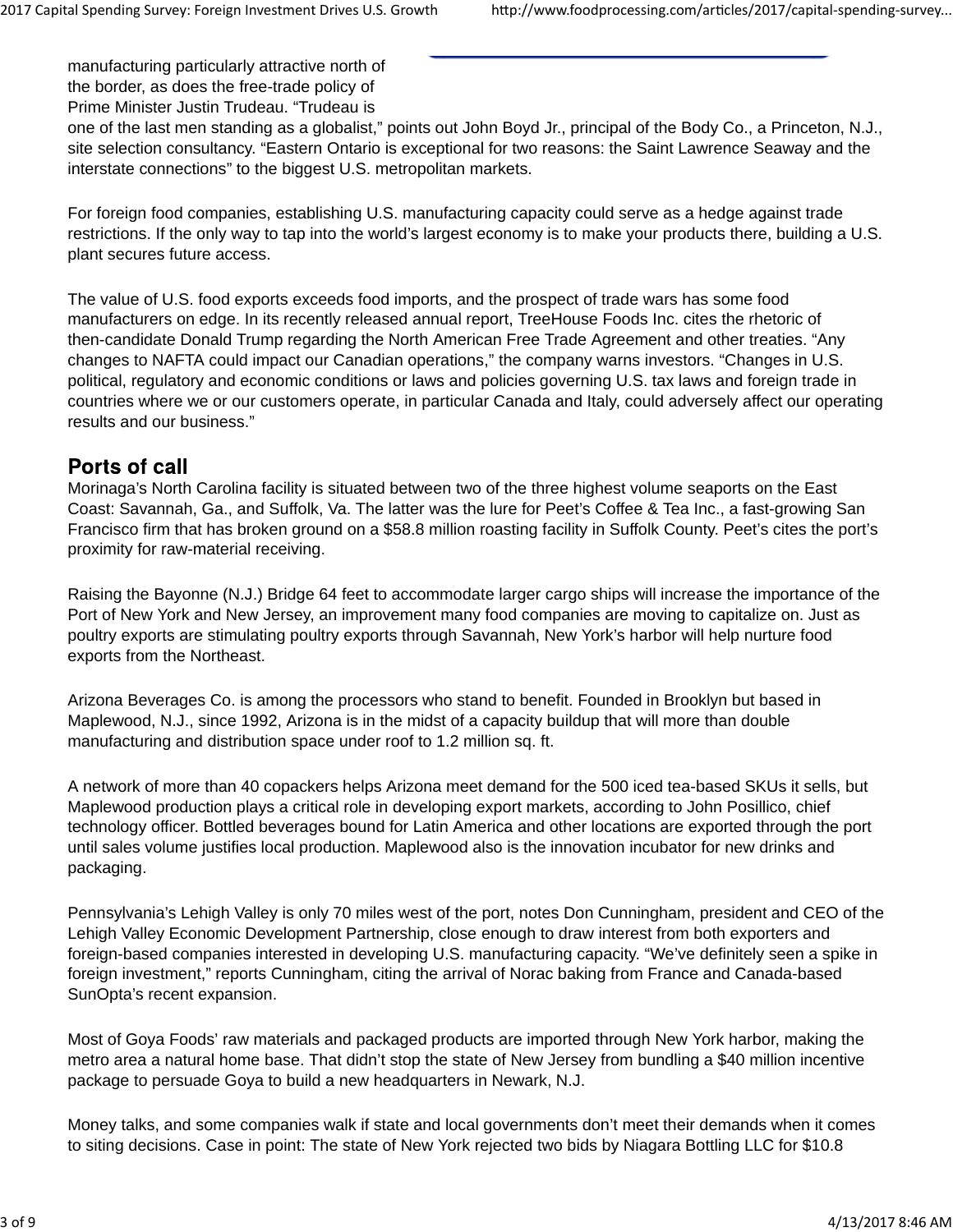million in tax breaks to build a water-bottling plant in Ulster, N.Y. So Niagara shopped the project 400 miles south to Chesterfield, Va., where the Ontario, Calif., private-label manufacturer is building a \$120 million facility.

And while Morinaga's Fukunaga insists logistics was the primary factor in site selection, he concedes that a lack of financial incentives played a role in taking a pass on a Canadian location.

"At a minimum, financial incentives are a tie breaker," allows Gary Thompson, COO of Regional Growth Partners in Toledo, Ohio, although privately held food companies often are more interested in infrastructure improvements than direct payments. Unlike automotive, where "it's a full-contact sport when it comes to incentives, food companies are looking for a fair deal," he adds. "Their family name is associated with the product, not a distant corporation's."

### 18th Amendment hangover

Some states and regions have bigger financial toolkits than others, but that doesn't prevent them from enticing food companies with other assistance. Iowa legislators are in the process of rolling back Prohibition-era laws to land projects like Templeton Rye Spirits, which will invest \$26.1 million to build a distillery and visitor center in Carroll County. More liberal alcohol regulations also will help craft brewers and boutique distilleries in the state, points out Debi Durham, director of the Iowa Economic Development Authority.

Training assistance is high on many manufacturers' wish lists. The opportunity to help shape the mechatronics curriculum at a local community college influenced OFD Foods LLC's decision to build a plant in the Rochester, N.Y., area, according to John Damon, vice president-manufacturing & engineering.

Damon was part of a new ownership group that took over the firm, formerly known as Oregon Freeze Dry, in 2012. Market indifference to products like freeze-dried coffee dampened demand for the energy-intense process, and OFD had closed two of its three plants by the time the company was sold. Today, the Albany, Ore., facility is running out of capacity, and OFD has set its sights on doubling volume in the next five years.

Infrastructure improvements and construction-ready sites are other manufacturing enticements. New York has plowed \$3.4 billion into the Finger Lakes region, which includes Buffalo, in recent years. A zero-waste water treatment system in Buffalo was a key attraction for Love Beats, a British processor that partnered with LiDestri Foods to establish manufacturing capacity in an industrial park created on the former Eastman Kodak campus. A copacker and private-label manufacturer, LiDestri took occupancy in 7,000 sq. ft. in the park in 2012; the firm now occupies 700,000 sq. ft., according to Matt Hurlbutt, executive vice president of Greater Rochester Enterprise, the local development authority.

Development assistance is typically calculated based on payroll and corporate investment over a decade, according to Christopher Chung, CEO of the North Carolina Economic Development Partnership. "The house is always going to make something," says Chung. "Whatever incentives are put on the table, the local community is still going to make money on the deal."

Nonetheless, economic development specialists recognize that new food plants create fewer jobs than the factories they replace. Another job-growth challenge is finding ways to nurture smaller manufacturers and entrepreneurs. "Today's start up could be tomorrow's Facebook," Chung says.

Shifting consumption patterns nurture early-stage processors and make life difficult for legacy plants. The MillerCoors brewery in Eden, N.C., ended 39 years of operation in September. With craft beers continuing to grow in popularity, Eden represented redundant capacity. In 2002, the brewery employed 739; when layoffs began in June, staffing was down to 520.

On the flip side, 826 craft breweries opened in 2016, according to the Brewers Association, bringing the total to 5,234. Most are too small to attract much if any funding assistance, but collectively they employ 128,768 full- and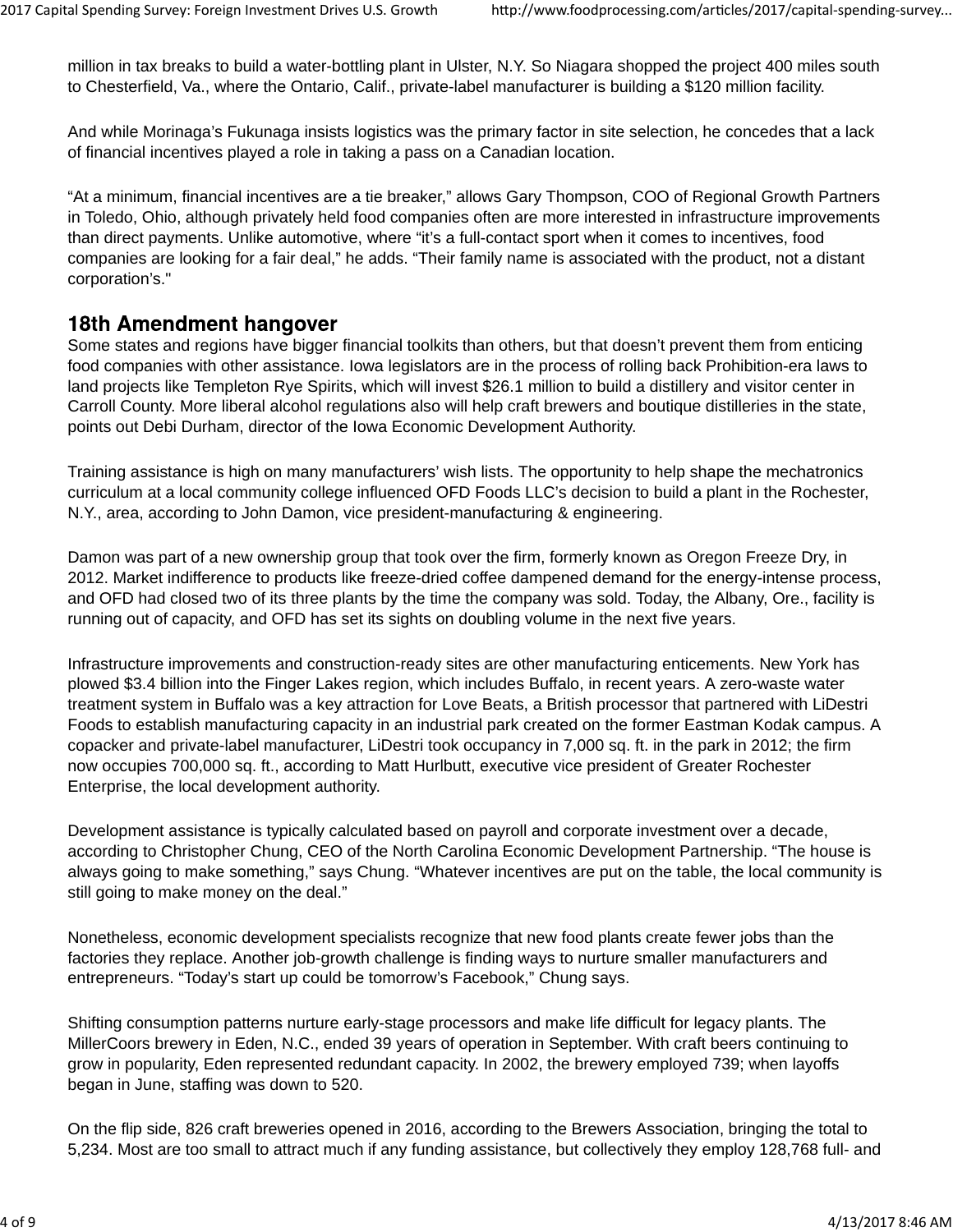part-time employees.

Greenhouses that cater to urban demand for fresh fruits and vegetables are another construction growth category. Three operations have sprung up in northwest Ohio in recent years, says Thompson, and at least two more companies are considering sites. "Fresh fruits and vegetables is a trend that's going to last for awhile," Thompson believes.

The Canadian government strictly limits direct aid, though provincial authorities have latitude to go beyond shovel-ready site development. Construction of shell buildings with easy utility hook-ups helps entice manufacturers. Nicholas Reichenbach, CEO of Flow Water Inc., is taking advantage of one such shell in Aurora, Ontario, to bottle his mineral spring water, which will be trucked in from a remote area.

A dearth of financial incentives hasn't discouraged the Boyd Co. from championing Ontario and Quebec to its food and beverage clients. Processors are focusing



more attention on operating expenses and other lifecycle costs, Boyd maintains, and national health care is a real expense-control advantage for Canada.

Health insurance has a huge impact on fringe benefits: one Boyd client could lower those costs to 20 percent of payroll in Canada compared to 38 percent in the U.S.

The Food Safety Modernization Act is stimulating food processing projects. "With FSMA, it's not economically feasible to bring an old plant up to standard," he observes. "FSMA is focusing greater attention on the cost of doing business."

The Oscar Mayer plant in Davenport, Iowa, is a prominent example. Originally built in 1915, the facility came under the scrutiny of the Kraft Heinz Co.'s integration program. That resulted in a decision to shutter the factory and replace it with a modern food-production plant, also to be built in Davenport. The \$203 million project is expected to come on line in 2018.

### Your manufacturing partner

Massive amounts of bologna are produced daily in Davenport. Mass-market products aren't going away, but sales growth is in foods that play to niches like gluten-free, locally grown and natural. Three early-stage brand owners that cater to those tastes recently formed a consortium called Tribe 9 Foods, which is in the process of scouting locations for a contract manufacturing arm.

Ona Treats is one of the two Tribe 9 partners with manufacturing assets. Ona operates a 10,000-sq.-ft. plant in Loveland, Colo., producing flour-free cookies and snacks. It's small-scale production -- rack ovens and a 140-quart mixer — that's slated for replacement by a 50,000 sq. ft. factory that can schedule other brand owners' products as well as its own.